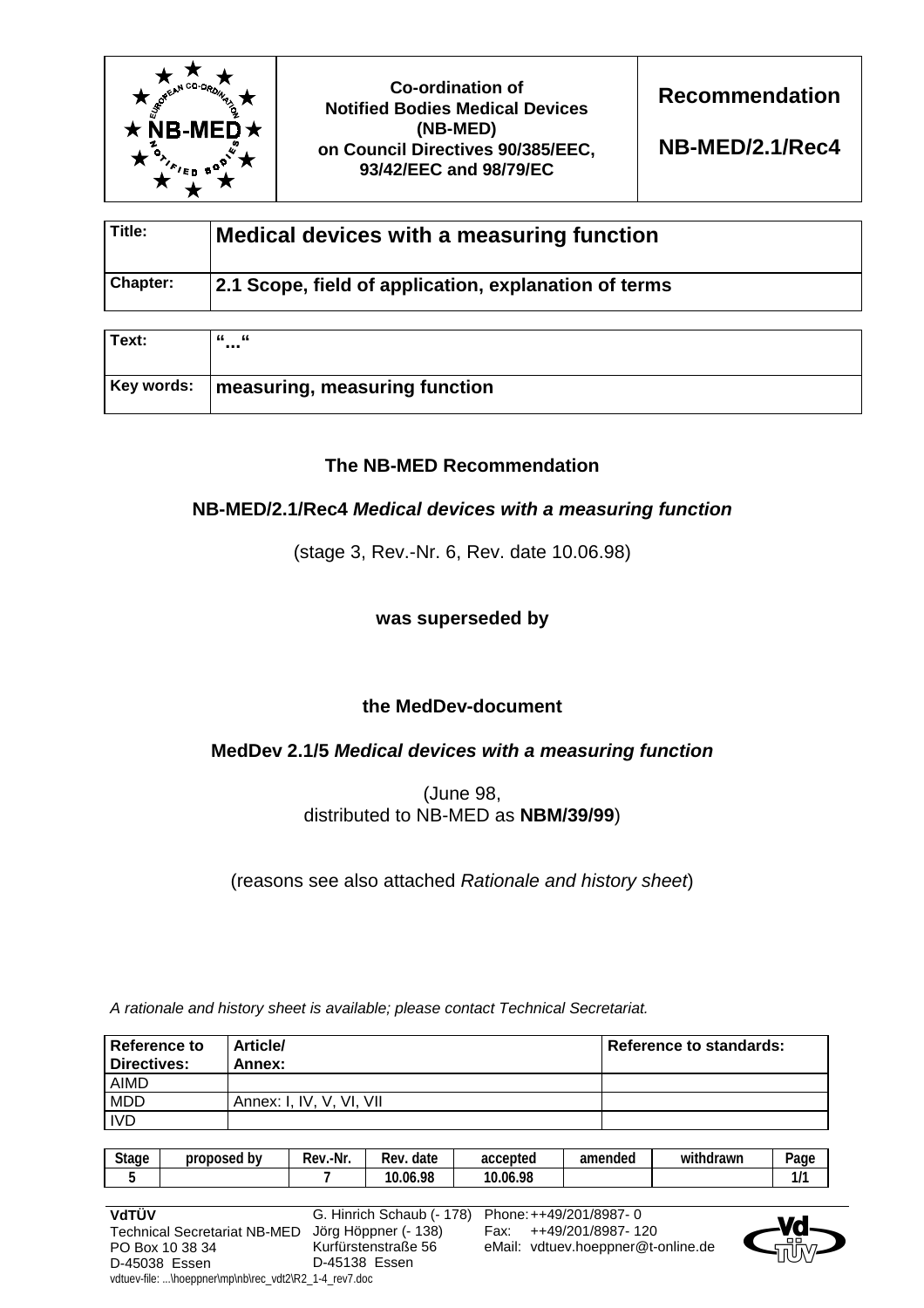

## **Background**

Annex VII, paragraph 5 requires for class I devices with a measuring function that the manufacturer must also follow one of the procedures referred to in annex IV, V or VI, for "the aspects of manufacture concerned with the conformity of the products with the metrological requirements".

It is therefore necessary to specify criteria for the existence of a "measuring function" in a medical device.

### **Criteria for devices with a measuring function**

The following criteria, if fulfilled together, indicate that a device has a measuring function:

- **a) The device is intended by the manufacturer to measure:**
	- quantitatively a physiological or anatomical parameter, or
	- a quantity or a qualifiable characteristic of energy or of substances delivered to or removed from the human body.

#### **b) The result of the measurement:**

- is displayed in legal units or other acceptable units within the meaning of Directive 80/181/ECC<sup>1</sup>-or
- is compared to at least one point of reference indicated in legal units or other acceptable units in compliance with the pre-mentioned directive.
- **c)** The intended purpose implies accuracy, claimed explicitly or implicitly, where a non-compliance with the implied accuracy could result in a significant adverse effect on the patient's health and safety.
- **Note 1:** The expression "claimed implicitly" covers cases where the user, on the basis of the designation of the device or of its accompanying documents, or on the basis of the common use is entitled to expect accuracy where the accuracy of the measurement has an impact on the diagnosis or therapy of the patient.

 $\overline{a}$ 

<sup>1</sup> OJ n° L 39/40, 15.2.1980 as amended by Directive 89/617/EEC, OJ n° L 357/28, 7.12.1989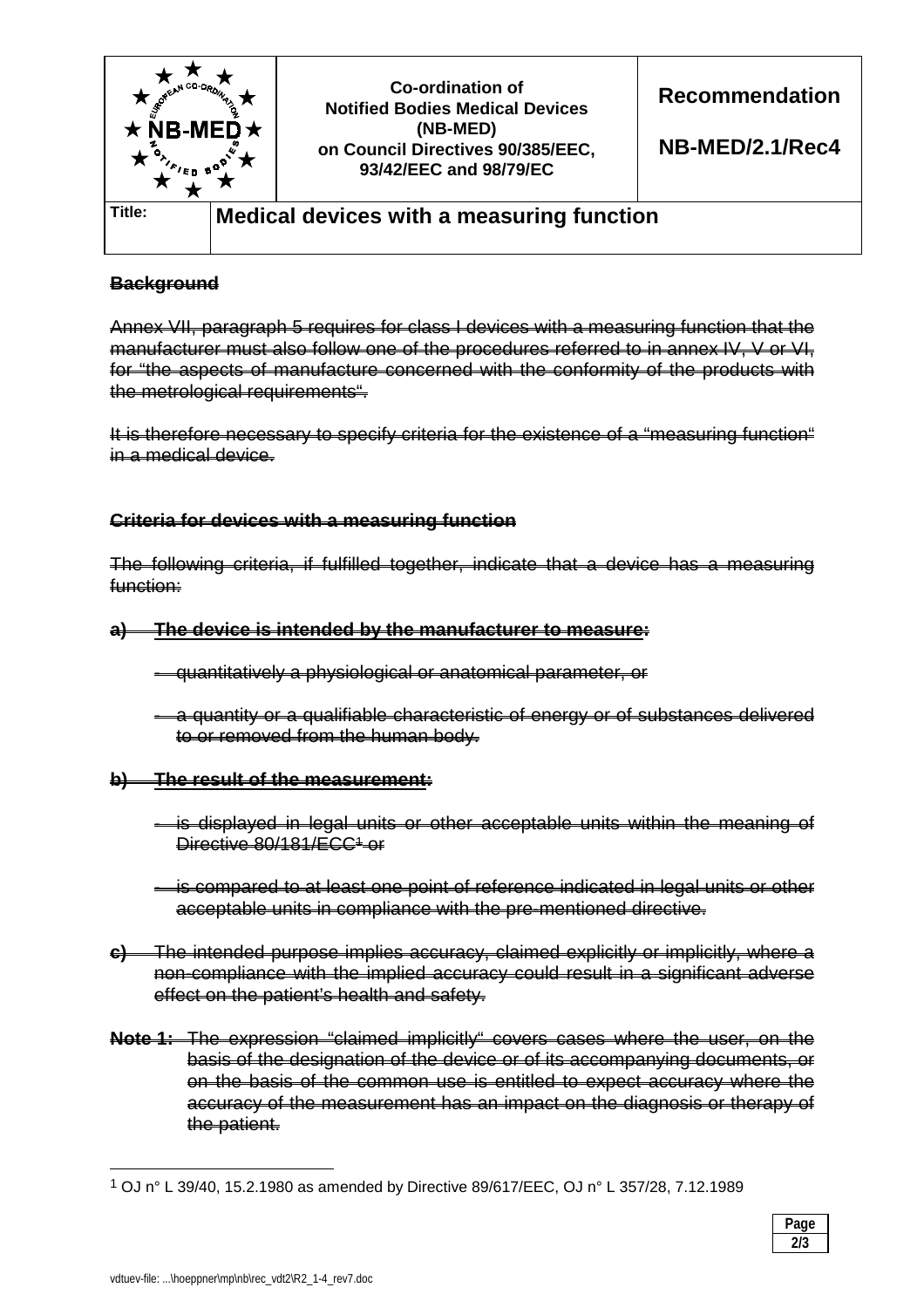

**Note 2:** Measuring activities during the manufacturing process including those for calibration purposes are not covered by this recommendation and do not imply a measuring function of the manufactured device.

#### **Examples for class I devices with a measuring function**

- device for measuring body temperature,
- pacifier which includes a temperature display including those with only a change of colour where criteria b) is met,
- device for indicating that a body temperature is above or below a specified value,
- non-active non-invasive device for measuring blood pressure,
- non-active device for measuring intra-occular pressure,
- device for measuring volume or pressure or flow of liquid or gases delivered to or removed from the human body (included any container with a graduation scale or with a single point graduation, where criteria c) is met).

#### **Examples for class I devices without a measuring function**

- patch for indicating trends of body temperature (where criteria b) is not met),
- device for the delivery of liquid to the human body (e.g. medicine spoons, cups, droppers, without graduation or scale or display of measuring unit),
	- device for displaying trends of physiological parameters (e.g. urine bags without graduation or scale, callipers for obesity),

- eye-test chart.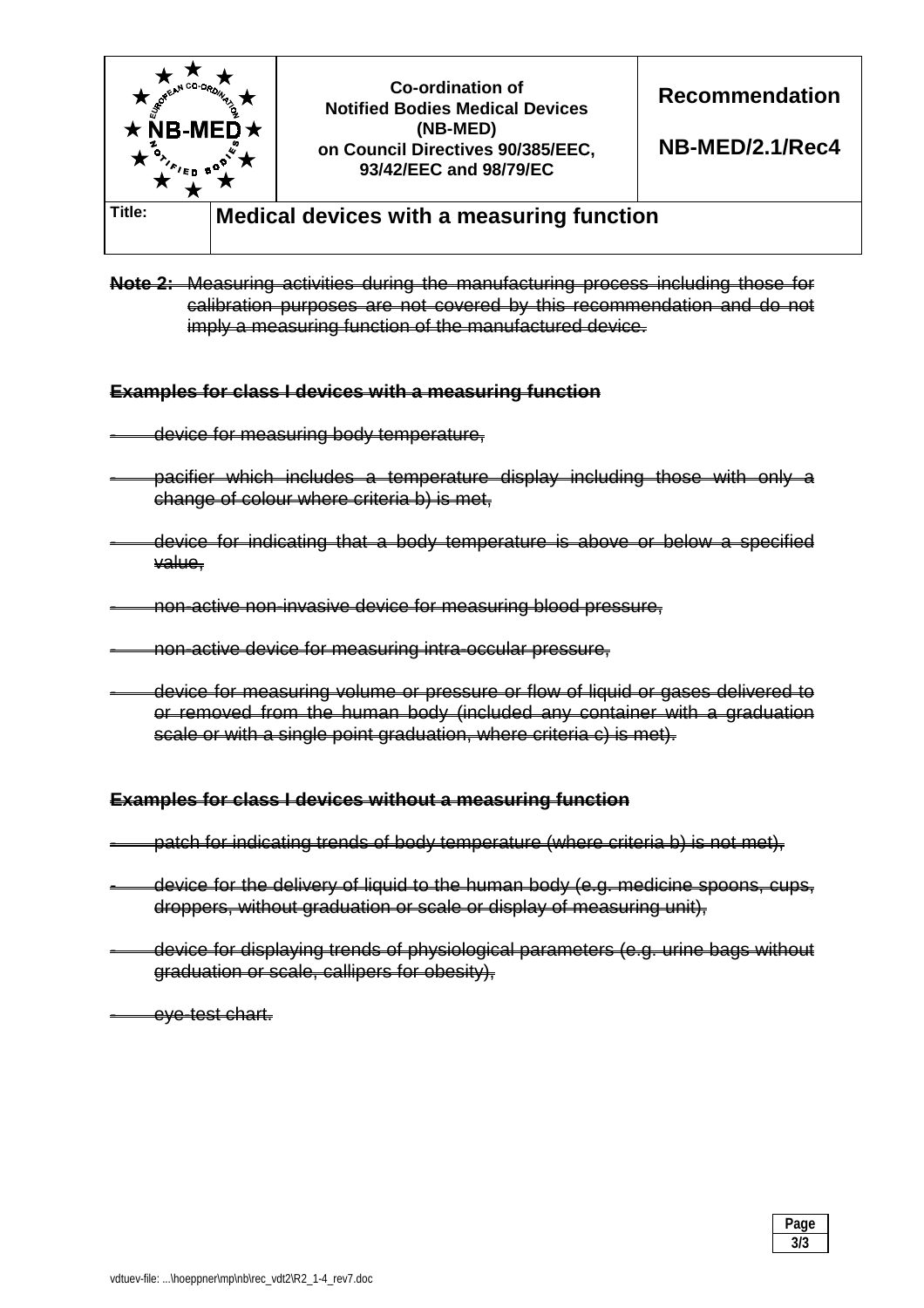

**Rev. 3:** Notified Body Meeting, Brussels, June. 24 & 25. 1997: The draft document "Medical devices with a measuring function" was revised on 09.04.97; the comments from the NB-MED plenary meeting on 04./05.02.97 and the comments from the Medical Device Experts Group have been discussed. This document was prepared by NB-MED ad-hoc Group "MD with a meas**uring function"** (Convenor: Mr Robert Virefleau/EC; Members: Mr Freeman/CEN, Dr. Rader/TÜV Product Service, Dr. Wallroth/EUROM VI). The document was tabled on the Notified Body Meeting on 24./25.06.97. The document was approved by the NB-MED plenary.

> Meeting of NBR Group, Brussels, June 26 & 27 1997: The NBRG has brought the document into the format of a NB-MED recommendation and issued it among their "stage 3"-recommendations. Confirmed at stage 3. New revision no: 3

- **Rev. 4:** Medical Devices Expert Group Meeting, Brussels, July 10, 1997: The stage 3 document "Medical devices with a measuring function" was pre
	- sented to the Medical Devices Experts Group and accepted with minor changes:
	- criteria a) read: "quantitatively a physiological or anatomical parameter, or"
	- list of positive examples, read: " ... non-active device for measuring intra-occular pressure,"
	- list of negative examples, read: " ... (e.g. urine bags without graduation or scale, ...)

#### Meeting of NBR Group, Essen, September 29 & 30 1997:

 The NBRG reworked the document and considered the above mentioned changes. It was decided to fit the document in the new *recommendations nomenclature system* (chapter 2.1 *Scope, field of application, explanation of terms*). Therefore the recommendation gets the number **NB-MED/2.1/R4**. The document (with its "Rationale and history") sheet should be tabled on the Notified Body Meeting on 18./19.11.97.

Confirmed at stage 4.

New revision no: 4

D-45038 Essen

vdtuev-file: ...\hoeppner\mp\nb\rec\_vdt2\R2\_1-4\_rev7.doc

| Rev.-Nr.                                                                                                                                                                                                                                                                                                                           | Rev. date | accepted         | amended                   | withdrawn |                                    | Page |
|------------------------------------------------------------------------------------------------------------------------------------------------------------------------------------------------------------------------------------------------------------------------------------------------------------------------------------|-----------|------------------|---------------------------|-----------|------------------------------------|------|
|                                                                                                                                                                                                                                                                                                                                    | 10.06.98  |                  |                           |           |                                    | 1/3  |
|                                                                                                                                                                                                                                                                                                                                    |           |                  |                           |           |                                    |      |
| VdTÜV                                                                                                                                                                                                                                                                                                                              |           |                  | G. Hinrich Schaub (- 178) |           | Phone: ++49/201/8987-0             |      |
| <b>Technical Secretariat NB-MED</b>                                                                                                                                                                                                                                                                                                |           |                  | Jörg Höppner (- 138)      |           | ++49/201/8987-120                  |      |
| PO Box 10 38 34                                                                                                                                                                                                                                                                                                                    |           |                  | Kurfürstenstraße 56       |           | eMail: vdtuev.hoeppner@t-online.de |      |
| $\mathbf{R}$ $\mathbf{R}$ $\mathbf{R}$ $\mathbf{R}$ $\mathbf{R}$ $\mathbf{R}$ $\mathbf{R}$ $\mathbf{R}$ $\mathbf{R}$ $\mathbf{R}$ $\mathbf{R}$ $\mathbf{R}$ $\mathbf{R}$ $\mathbf{R}$ $\mathbf{R}$ $\mathbf{R}$ $\mathbf{R}$ $\mathbf{R}$ $\mathbf{R}$ $\mathbf{R}$ $\mathbf{R}$ $\mathbf{R}$ $\mathbf{R}$ $\mathbf{R}$ $\mathbf{$ |           | $\sum_{i=1}^{n}$ |                           |           |                                    |      |

D-45138 Essen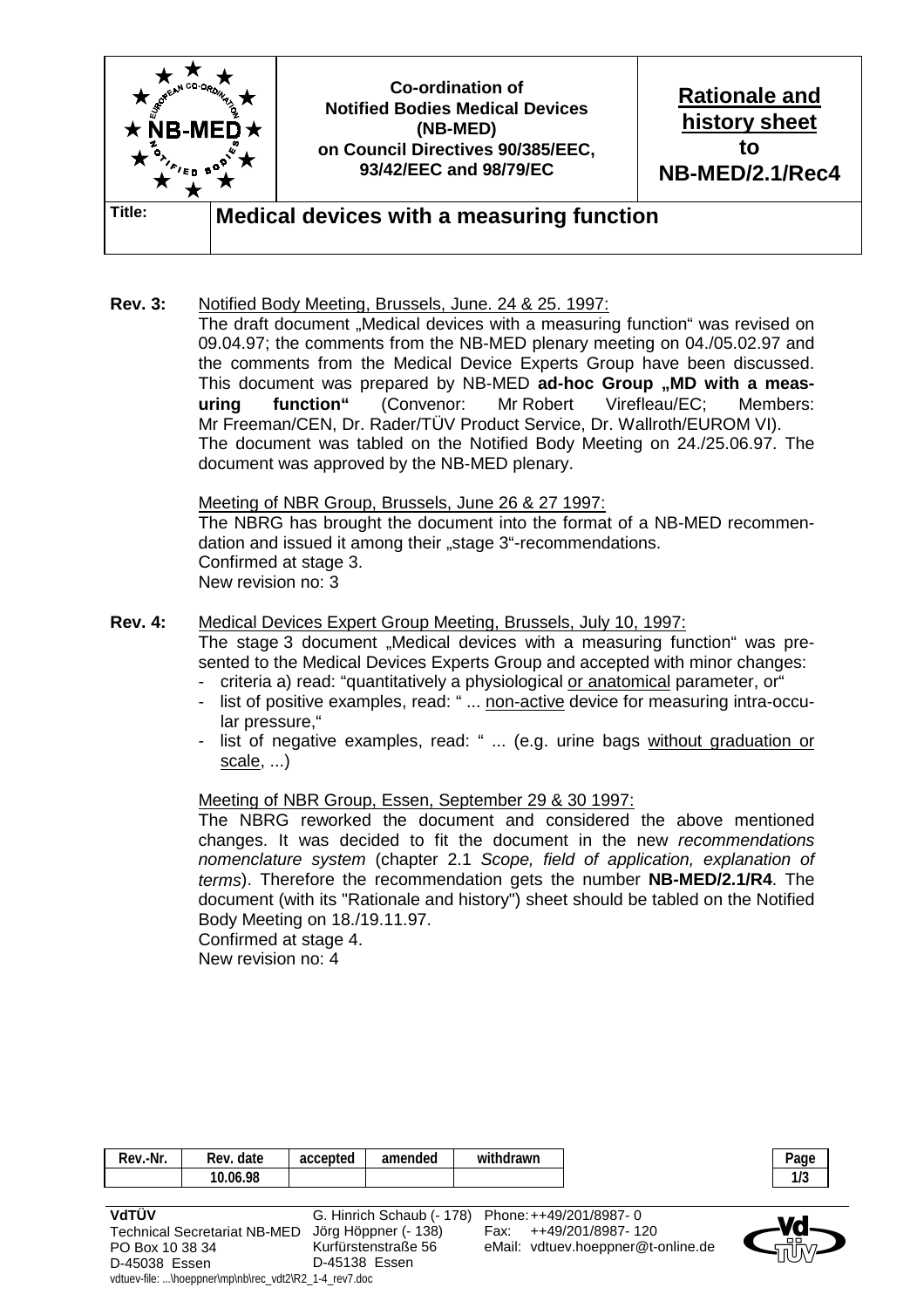

**Co-ordination of Notified Bodies Medical Devices (NB-MED) on Council Directives 90/385/EEC, 93/42/EEC and 98/79/EC** 

**Rev. 5:** Medical Devices Expert Group Meeting, Brussels, February 9/10, 1998: The stage 4 document "Medical devices with a measuring function" was presented to the Medical Devices Experts Group but was not fully accepted; the following comments were made (see NB-MED/2.1/R4):

|                 | page 1, 1st paragraph: delete "meteorological", insert "metrological" |
|-----------------|-----------------------------------------------------------------------|
| French comment: | would like to add positive examples for anatomical                    |
|                 | parameter                                                             |
| page 2,         | last insert: "device for measuring volume or pressure or flow         |
| paragraph:      | of liquid "                                                           |
| German comment: | would like to send a proposal for modifying the expression            |
|                 | " without graduation or scale" (see page 3)                           |

 After considering the French and German comments including a earlier statement made by EMIG the document will become a MEDDEV.

Meeting of NBR Group, Brussels, April 20 & 21, 1998:

 The NBRG reworked the document (above mentioned editorials) and made the clarification under c):

*"c) the intended purpose implies accuracy, claimed explicitly or implicitly, where a non-compliance with the implied accuracy could result in an significant adverse effect the patient's health and safety."* 

Also the note 2 was modified by deleting the example:

*"Note 1: The expression "claimed implicitly" covers cases where the user, on the basis of the designation of the device or of its accompanying documents, or on the basis of the common use is entitled to expect accuracy (examples: a device designated with the use of the suffix " meter" or a device where the accuracy of the measurement has an impact on the diagnosis or therapy of the patient)."* 

 On occasion of the next NB-MED meeting on June NB-MED will be informed about this changes; further consideration will be done by the Medical Devices Experts Group

 Confirmed at stage 3 New revision no: 5

#### **Rev. 6:** Notified Body Meeting, Brussels, June 09 & 10, 1998:

 The document was tabled on the Notified Body Meeting on 09./10.06.98. One modification was made in the paragraph for *Examples for class I devices with a measuring function*:

device for measuring volume or pressure or flow of liquid or gases delivered to or removed from the human body (included any container with a graduation scale or with a single point graduation, where criteria c) is met)

 Confirmed at stage 3 New revision no: 6

#### **Rev. 7:** Notified Body Meeting, Brussels, November 3 & 4, 1998: